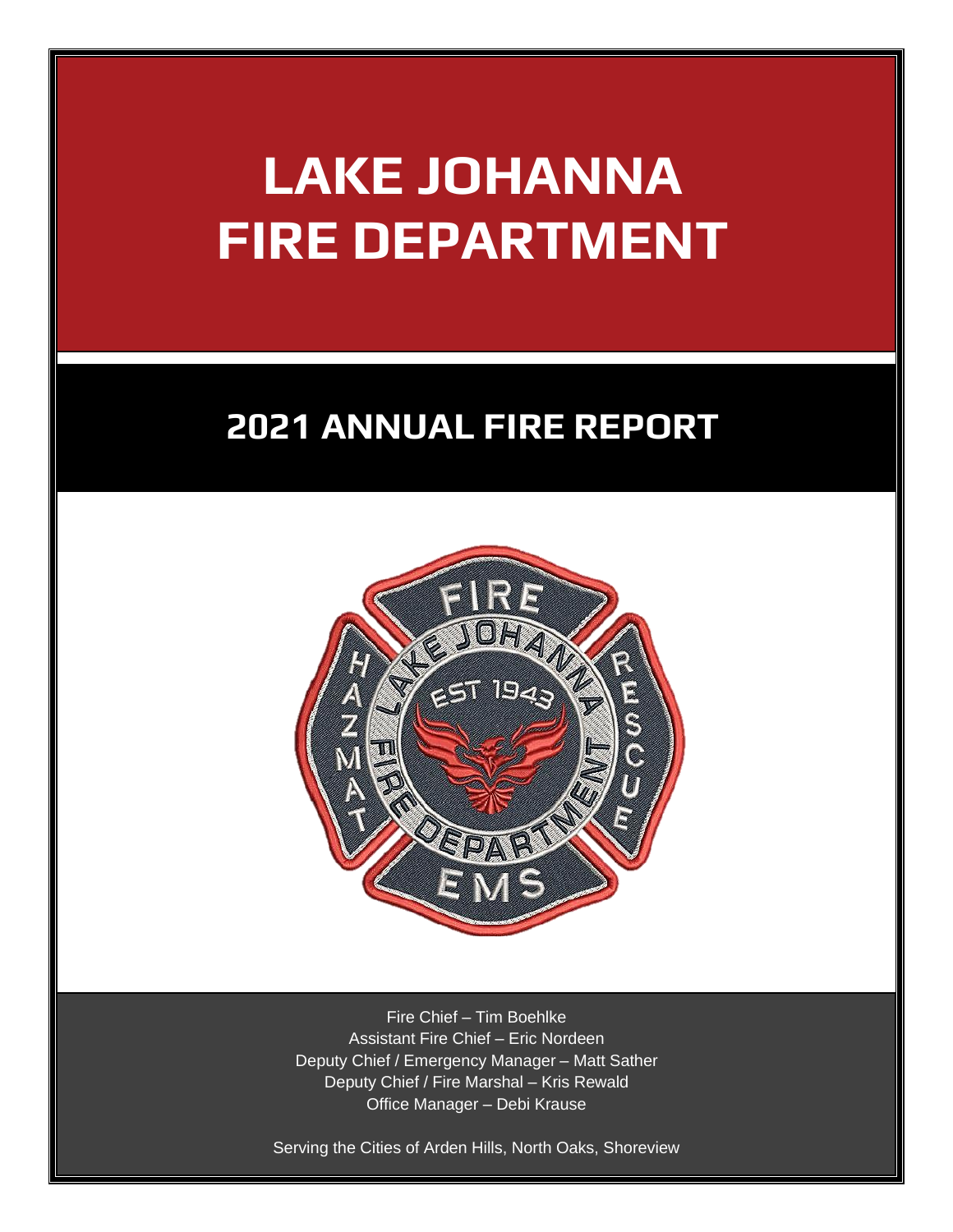## **Lake Johanna Fire Department**  2021 Annual Fire Report

**\_\_\_\_\_\_\_\_\_\_\_\_\_\_\_\_\_\_\_\_\_\_\_\_\_\_\_\_\_\_\_\_\_\_\_\_\_\_\_\_\_\_\_\_\_\_\_\_\_\_\_\_\_\_\_\_\_\_\_\_\_\_\_\_\_\_\_\_\_\_\_\_\_\_\_\_\_\_\_\_\_\_\_\_\_\_\_\_\_\_\_\_\_**

In 2021 the Lake Johanna Fire Department responded to 4,050 calls for service which is an increase of 423 calls, 111.7%, from the previous year. We assisted neighboring Fire Departments a total of 32 times. We received aid 14 times in 2021.

### **AUTO-AID / MUTUAL-AID – STRUCTURE FIRES**

 Roseville – 17 calls Vadnais Heights – 1 call White Bear Lake – 5 calls New Brighton – 9 calls

#### **Aid Given** – **32 Aid Received** – **14**

Arden Hills – 6 calls North Oaks – 3 calls Shoreview – 5 calls



City of Shoreview calls for service increased by 191 calls or 9.5% over the previous year 2020. The City of Arden Hills calls increased 134 calls, or 12.8% over last year. The City of North Oaks calls also increased by 67 calls or 9.5%.

### **CLOSEST UNIT DISPATCHING**

Closest Unit Dispatching is used for specific Emergency Calls: Structure Fires, Cardiac Arrest calls and Water Emergencies. When one of those call types occurs, the Computer Aided Dispatch will instantly determine if there is a response unit from another agency that is closer to the incident than the host units dispatched, if so, that closest unit is added to the response.

Of the 75 Closest Unit Dispatches in 2021 within Ramsey County, Lake Johanna provided aid on six incidents (five Cardiac Arrests and one Commercial Fire) and received aid on three incidents (two Cardiac Arrests and one Water Emergency).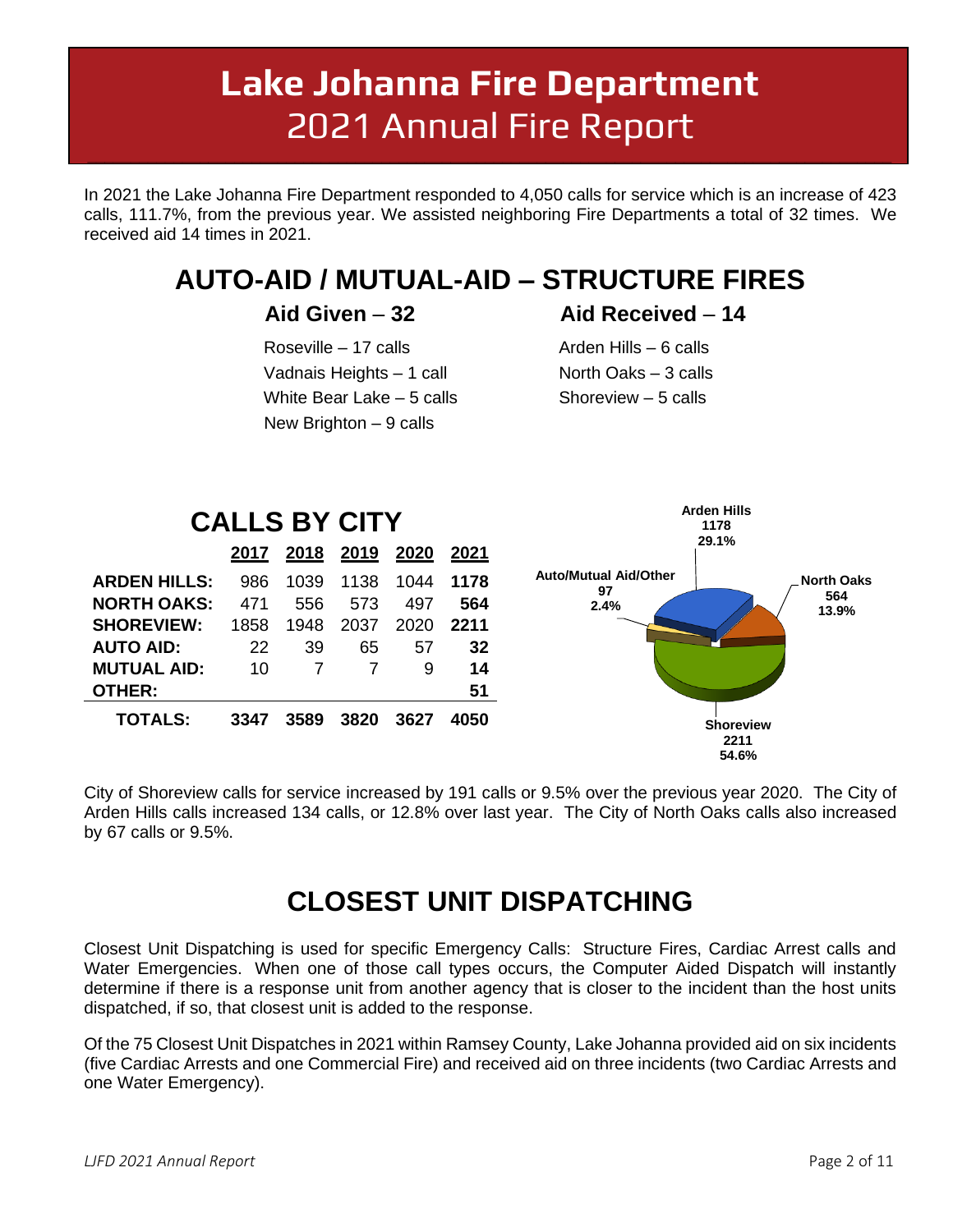### **ESTIMATED FIRE DOLLAR LOSS**

|                     | 2017      | 2018        | 2019        | 2020      | <u> 2021</u> |
|---------------------|-----------|-------------|-------------|-----------|--------------|
| <b>ARDEN HILLS:</b> | \$736,200 | \$555,000   | \$88,950    | \$172,400 | \$159,200    |
| <b>NORTH OAKS:</b>  | \$0       | \$82,000    | \$2,351     | \$96,100  | \$7,500      |
| <b>SHOREVIEW:</b>   | \$208,300 | \$1,462,750 | \$1,304,629 | \$654,300 | \$469,400    |
| <b>TOTALS:</b>      | \$944,500 | \$2,099,750 | \$1,395,930 | \$922,800 | \$636,101    |

The City of Shoreview had \$469,400 in fire dollar loss in 2021 down 28.0% from the previous year. The City of Arden Hills had \$159,200 in fire dollar loss, down almost 7.5%. The City of North Oaks recorded \$96,100 in fire dollar, down over 92.0% from 2020.



#### **ANNUAL DOLLAR LOSS COMPARISON**

Over the last 5 years the cities combined average dollar loss from Fire was \$1,199,816.

In 2021, Building fires attributed for most of the dollar loss totaling about \$430,200. The next highest loss total was from Vehicle fires which totaled \$128,100.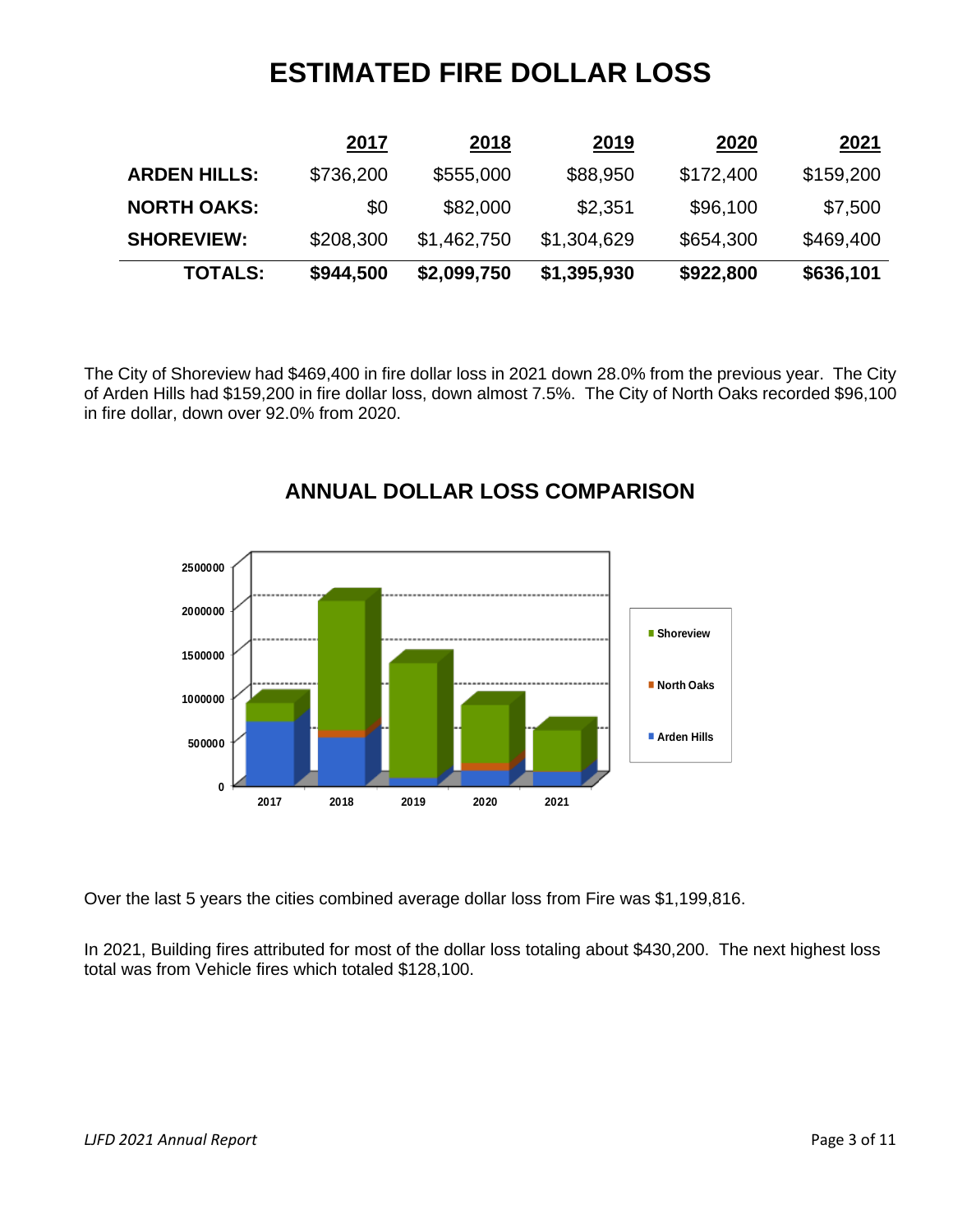### **THE DEPARTMENT RESPONSE**

On Duty Shift crews handled 98.7% of the calls responding to 4016 calls in 2021. Stations were called back to assist the Shift Crews 52 times throughout the year which is roughly 1.3% of the calls.



#### **CALL BREAKDOWN BY SHIFTS**

### **CALL OVERLAP**

It is very common to have more than one incident occurring at a time, the charts below show the number of times each month we had two, three or four calls overlapping. Our goal is to have personnel available and able to respond to an emergency fire or EMS call that occurs**.**

|            |               |               | 2020         |      |              |
|------------|---------------|---------------|--------------|------|--------------|
|            | <b>Double</b> | <b>Triple</b> | Quadruple    |      |              |
| Jan        | 38            | 5             | 1            | 332  | Calls        |
| Feb        | 38            | 7             | $\mathbf{1}$ | 284  | Calls        |
| Mar        | 30            | 3             | 0            | 276  | Calls        |
| Apr        | 25            | 2             | 0            | 242  | Calls        |
| May        | 32            | 0             | 0            | 274  | Calls        |
| Jun        | 43            | $\mathbf{1}$  | $\mathbf{1}$ | 295  | Calls        |
| Jul        | 41            | 3             | $\mathbf{1}$ | 301  | Calls        |
| Aug        | 50            | 5             | 0            | 324  | Calls        |
| Sep        | 44            | 8             | 1            | 334  | Calls        |
| Oct        | 43            | 3             | 1            | 348  | Calls        |
| Nov        | 36            | 4             | 0            | 304  | Calls        |
| <b>Dec</b> | 45            | 6             | 1            | 313  | Calls        |
| Total      | 465           | 47            | 7            | 3627 | <b>Calls</b> |

|            |               |               | 2021      |      |       |
|------------|---------------|---------------|-----------|------|-------|
|            | <b>Double</b> | <b>Triple</b> | Quadruple |      |       |
| Jan        | 35            | 5             | 0         | 282  | Calls |
| Feb        | 36            | 2             | 1         | 271  | Calls |
| Mar        | 38            | 3             | 0         | 279  | Calls |
| Apr        | 42            | 7             | 2         | 306  | Calls |
| May        | 46            | 8             | 1         | 339  | Calls |
| Jun        | 48            | 7             | 2         | 339  | Calls |
| Jul        | 52            | 11            | 2         | 354  | Calls |
| Aug        | 73            | 20            | 3         | 418  | Calls |
| Sep        | 51            | 4             | 0         | 364  | Calls |
| Oct        | 46            | 11            | 3         | 347  | Calls |
| Nov        | 47            | 7             | 2         | 354  | Calls |
| <b>Dec</b> | 66            | 11            | 1         | 397  | Calls |
| Total      | 580           | 96            | 17        | 4050 | Calls |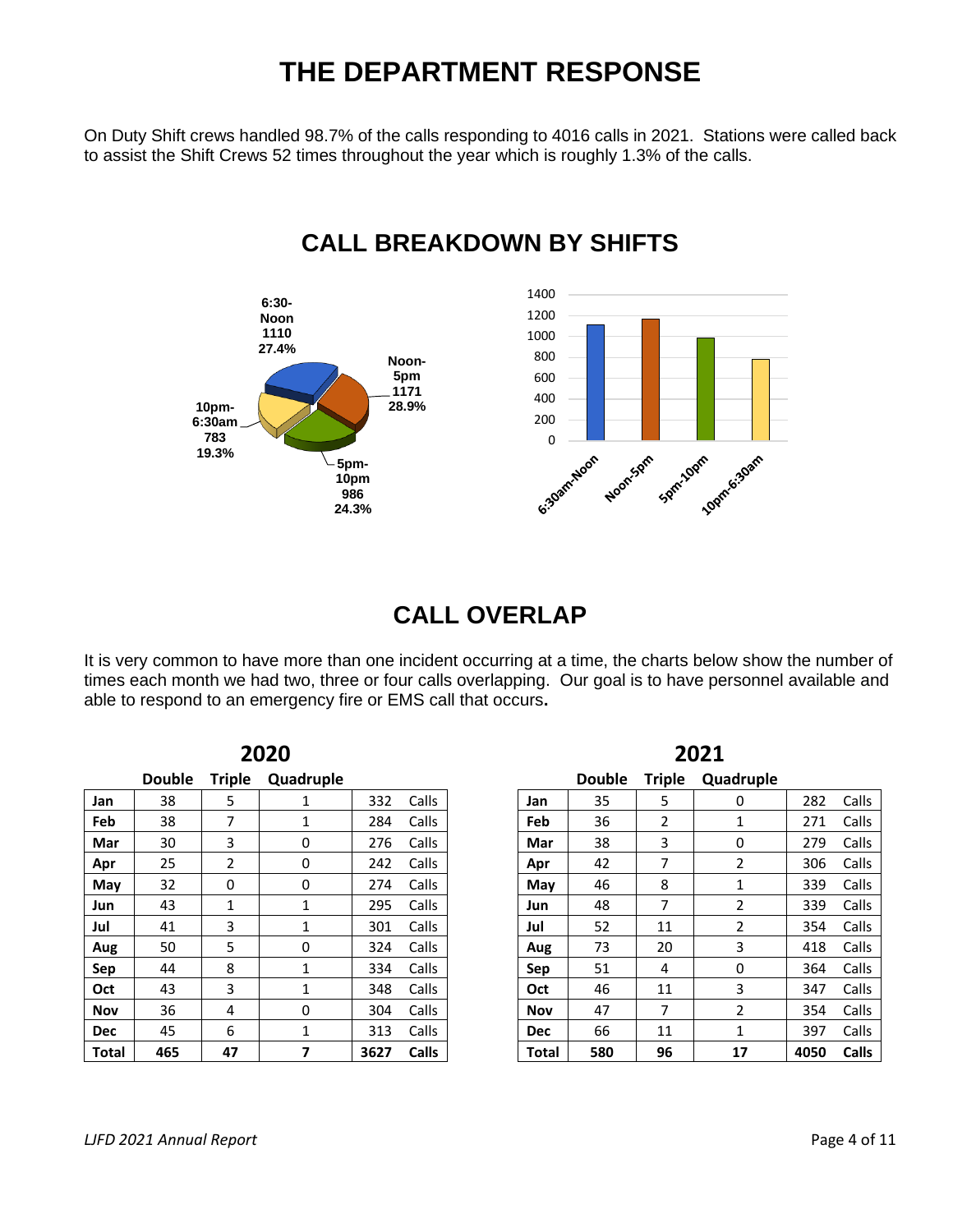### **EMERGENCY RESPONSE TIME**

|                                                              | 2019 | 2020 | <u>2021</u> |
|--------------------------------------------------------------|------|------|-------------|
| Emergency Response Time Average to Contract Cities 5:32 5:35 |      |      | 5:38        |
| Median Response Time to Contract Cities                      | 5.13 | 5.20 | 5:10        |

#### **AVERAGE RESPONSE TIME BY CITY Emergency Calls Only**

|                    | Average<br>Initial Response<br>Time | <b>Median</b><br>Response<br>Time |
|--------------------|-------------------------------------|-----------------------------------|
| <b>Arden Hills</b> | 5:54                                | 5:51                              |
| <b>North Oaks</b>  | $7:48*$                             | $8:20*$                           |
| <b>Shoreview</b>   | 4:56                                | 4:30                              |
|                    | 5:38                                | 5:10                              |

#### *\*North Oaks (excluding 5919 Centerville Rd, 325-525-400 Wilkinson) Average Response Time: 6:20 Median 6:08*





### **ANNUAL ALARM SUMMARY REPORT**

| <b>Situation</b>                                        | Jan | Feb | <b>Mar</b>      | Apr             | Mav             | Jun | Jul | Aua             | <b>Sep</b>      | Oct | <b>Nov</b> | <b>Dec</b> | Grand<br><b>Total</b> |
|---------------------------------------------------------|-----|-----|-----------------|-----------------|-----------------|-----|-----|-----------------|-----------------|-----|------------|------------|-----------------------|
| 11 - Fire                                               |     |     |                 |                 |                 |     |     |                 |                 |     |            |            | 70                    |
| 2 - Overpressure Rupture, Explosion, Overheat (No Fire) |     |     |                 |                 |                 |     |     |                 |                 |     |            |            |                       |
| 3 - Rescue & Emergency Medical Service Incident         | 208 | 192 | 200             | 231             | 238             | 237 | 259 | 304             | 266             | 259 | 272        | 305        | 2971                  |
| 4 - Hazardous Condition (No Fire)                       | 5   | 5   | 10              | 6               | 15 <sub>1</sub> | 15  | 13  | 16 <sup>1</sup> |                 |     |            | 10         | 129                   |
| 5 - Service Call                                        |     | 16  | 14 <sub>1</sub> | 12 <sub>1</sub> | 16 <sub>1</sub> | 16  | 26  | 16              | 22              | 14  | 18         | 23         | 197                   |
| 6 - Good Intent Call                                    | 48  | 30  | 34              | 391             | 43              | 42  | 36  | 51              | 45              | 37  | 35         | 35         | 475                   |
| 7 - False Alarm & False Call                            | 12  | 22  | 15              | 11              | 18 <sup>1</sup> | 20  | 14  | 21              | 15 <sup>1</sup> | 161 |            | 23         | 204                   |
| 8 - Severe Weather & Natural Disaster                   |     |     |                 |                 |                 |     |     |                 |                 |     |            |            |                       |
| 9 - Special Incident Type                               |     |     |                 |                 |                 |     |     |                 |                 |     |            |            |                       |
| <b>Grand Total</b>                                      | 282 | 271 | 279             | 306             | 339             | 339 | 354 | 418             | 364             | 347 | 354        | 397        | 4050                  |

*LJFD 2021 Annual Report* Page 5 of 11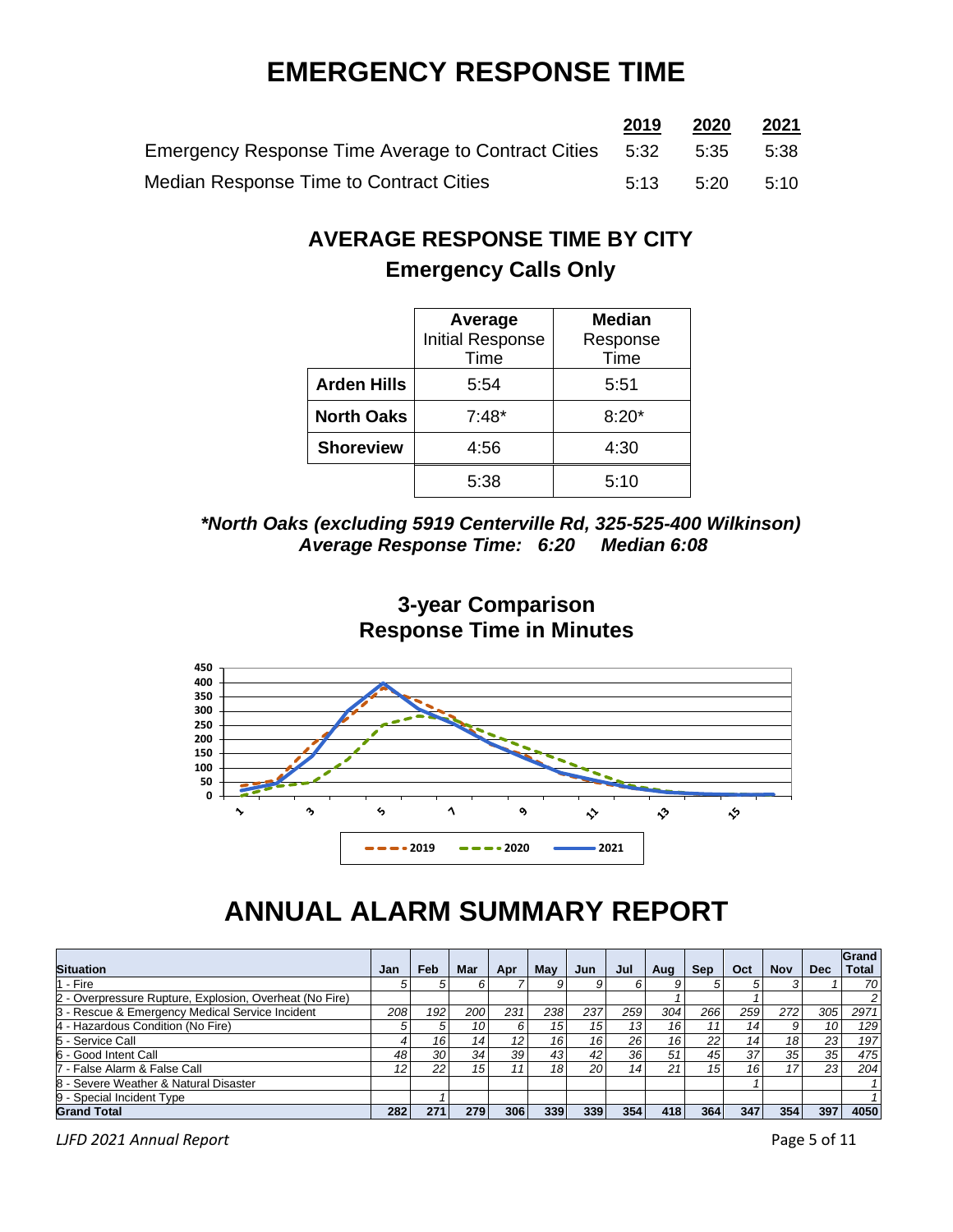### **CALLS BY MONTH**



### **CALLS BY TIME OF DAY**



### **CALLS BY DAY OF WEEK**

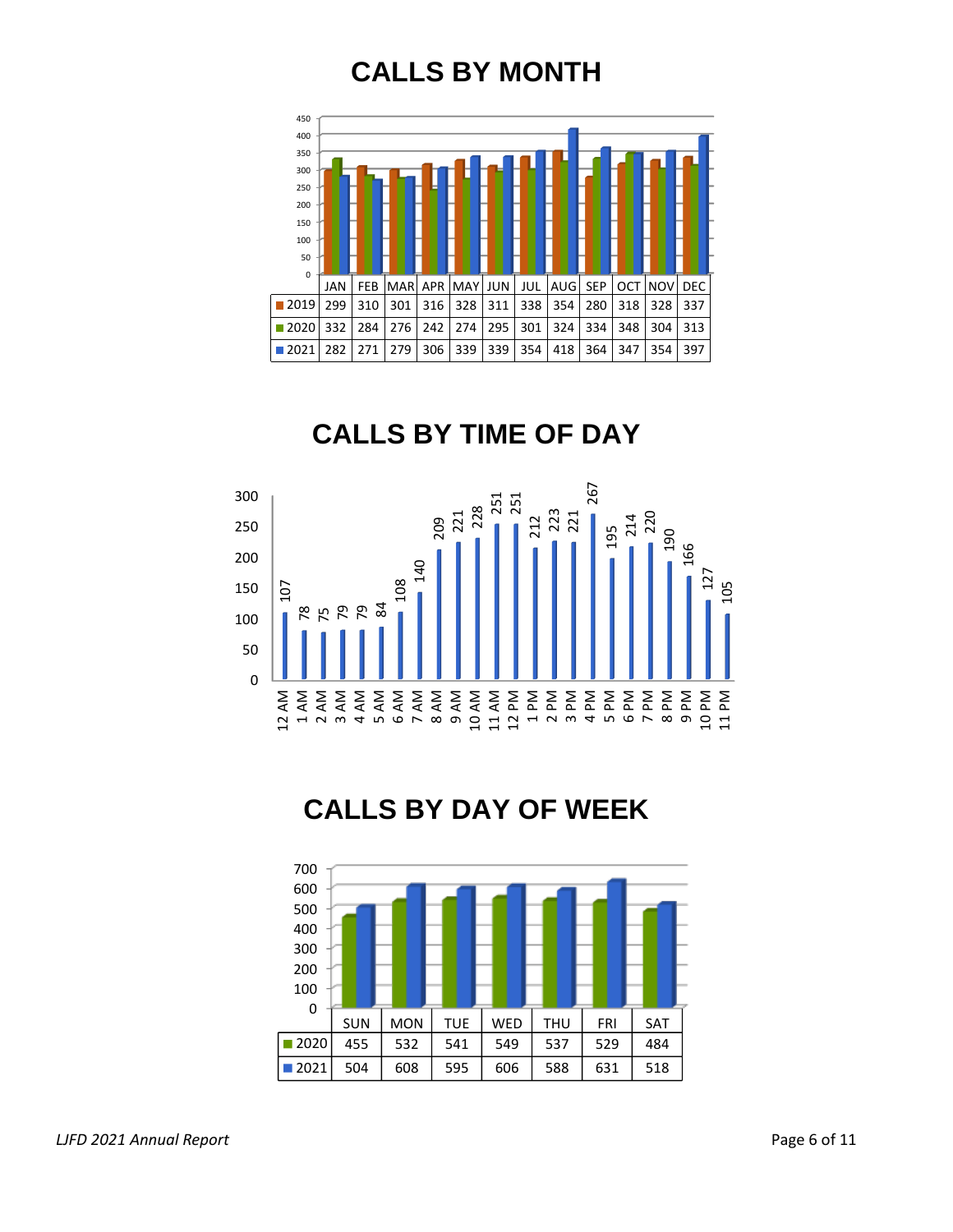### **FIRE INCIDENTS**

**(100 Series – Fire)**



### **FIRE DOLLAR LOSS BY MONTH**



### **FIRES BY INCIDENT TYPE**

| Incident Type                                         | <b>Total Incidents</b> | % of Incidents     | <b>Property Loss</b> | <b>Content Loss</b> | <b>Total Loss</b> | Total Loss % of Total |
|-------------------------------------------------------|------------------------|--------------------|----------------------|---------------------|-------------------|-----------------------|
| Incident Type: 1 - Fire                               |                        |                    |                      |                     |                   |                       |
| 111 - Building fire                                   | 11                     | 0.30%              | 259,100.00           | 171,100.00          | 430,200.00        | 67.63%                |
| 113 - Cooking fire, confined to container             | 9                      | 0.20%              | 5,700.00             | 500                 | 6,200.00          | 0.97%                 |
| 118 - Trash or rubbish fire, contained                | 3                      | 0.10%              |                      |                     |                   | 0.00%                 |
| 121 - Fire in mobile home used as fixed residence     | 2                      | 0.00%              | 40,000.00            | 20,000.00           | 60,000.00         | 9.43%                 |
| 130 - Mobile property (vehicle) fire, other           |                        | 0.00%              | 500                  |                     | 500               | 0.08%                 |
| 131 - Passenger vehicle fire                          | 15                     | 0.40%              | 114,500.00           | 13,600.00           | 128,100.00        | 20.14%                |
| 138 - Off-road vehicle or heavy equipment fire        |                        | 0.00%              | 1,000.00             |                     | 1,000.00          | 0.16%                 |
| 140 - Natural vegetation fire, other                  |                        | $0.00\%$           |                      |                     |                   |                       |
| 141 - Forest, woods or wildland fire                  | 2                      | $0.00\%$           | $\Omega$             |                     | $\Omega$          | 0.00%                 |
| 142 - Brush or brush-and-grass mixture fire           | 8                      | 0.20%              | O                    |                     | n                 | 0.00%                 |
| 143 - Grass fire                                      | 5                      | 0.10%              | 500                  |                     | 500               | 0.08%                 |
| 150 - Outside rubbish fire, other                     |                        | 0.10%              |                      | 200                 | 200               | 0.03%                 |
| 151 - Outside rubbish, trash or waste fire            |                        | 0.10%              |                      |                     | n                 | 0.00%                 |
| 154 - Dumpster or other outside trash receptacle fire |                        | 0.10%              | 300                  | 50                  | 350               | 0.06%                 |
| 161 - Outside storage fire                            |                        | 0.00%              | 0                    | 50                  | 50                | 0.01%                 |
|                                                       | Total: 70              | <b>Total: 1.7%</b> | Total: 421,600.00    | Total: 205,500.00   | Total: 627.100.00 | Total: 98.58%         |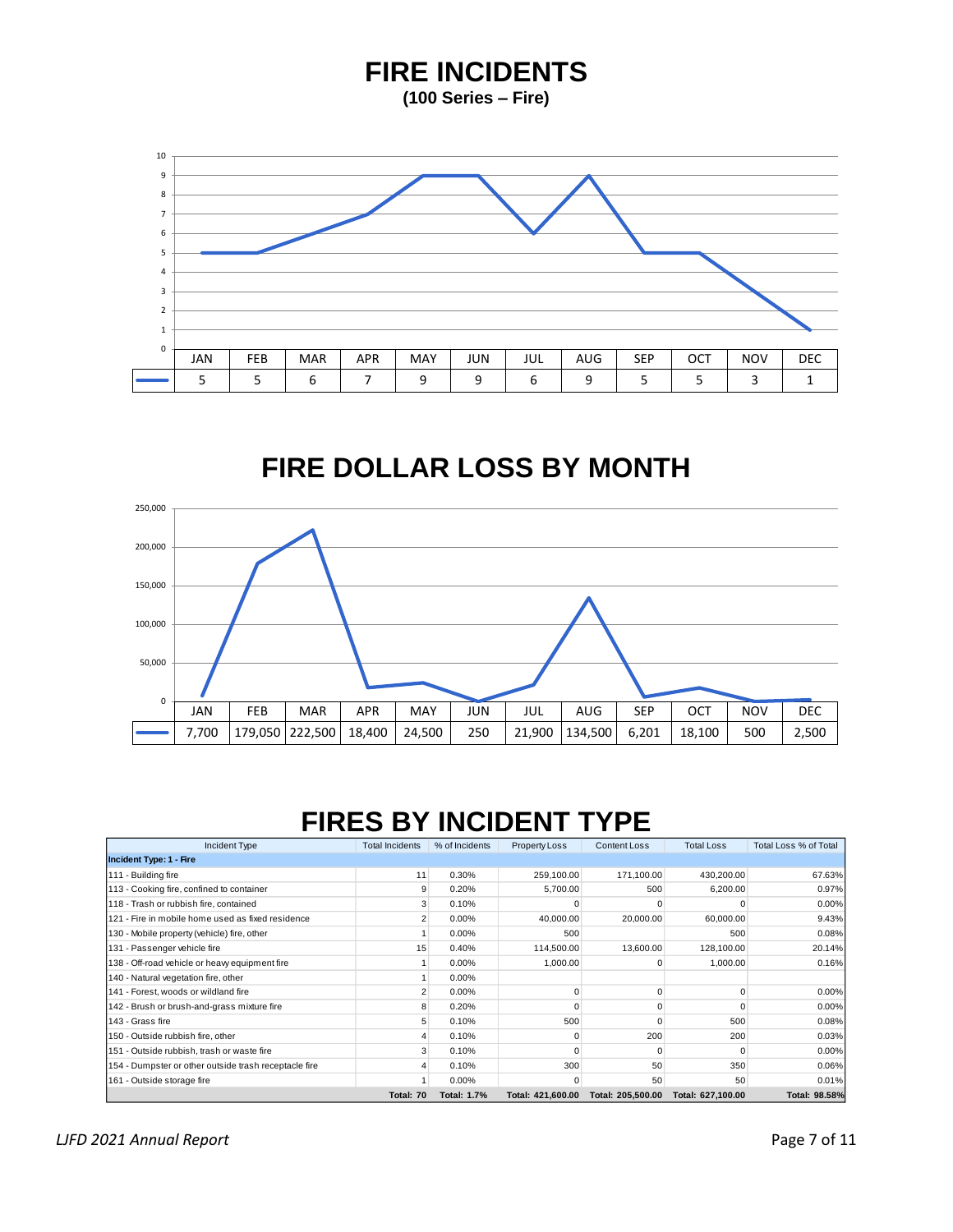### **RESPONSE TO PROPERTY TYPES**

**(Annual Fires by Property Category)**

| <b>Situation</b>                                      | Jan             | Feb               | Mar | Apr             | May  | Jun             | Jul | Aug             | <b>Sep</b>      | Oct             | <b>Nov</b> | <b>Dec</b>      | Grand<br><b>Total</b> |
|-------------------------------------------------------|-----------------|-------------------|-----|-----------------|------|-----------------|-----|-----------------|-----------------|-----------------|------------|-----------------|-----------------------|
| 1 - Assembly                                          | 4               |                   |     | 8               |      |                 |     | 9               | 10              | 6               |            |                 | 90                    |
| 2 - Educational                                       |                 |                   |     |                 |      |                 |     | 6               | 9               | 9               |            | 5               | 58                    |
| 3 - Health Care, Detention & Correction               | 59              | 63                | 74  | 56              | 68   | 63              | 68  | 80              | 51              | 61              | 67         | 53              | 763                   |
| 4 - Residential                                       | 157             | 146               | 151 | 191             | 1881 | 178             | 186 | 239             | 209             | 206             | 208        | 251             | 2310                  |
| 5 - Mercantile, Business                              |                 | $12 \overline{ }$ | 12  | 10              | 11   | 16              | 18  | 16              | 16 <sub>1</sub> | 12              | 15         | 14 <sub>1</sub> | 159                   |
| 6 - Industrial, Utility, Defense, Agriculture, Mining |                 |                   |     |                 |      |                 |     |                 | 2               |                 |            |                 | 11                    |
| 7 - Manufacturing, Processing                         | ◠               | 6                 |     | 2               |      | ີ               |     |                 |                 | 4               |            |                 | 26                    |
| 8 - Storage                                           | ົ               |                   |     |                 |      |                 |     |                 |                 | 3               |            | ◠               | 16                    |
| 9 - Outside or Special Property                       | 22              | 16                | 16  | 19              | 41   | 38 <sup>1</sup> | 48  | 40              | 44              | 30 <sub>1</sub> | 30         | 41              | 385                   |
| Undetermined                                          | 28 <sub>1</sub> | 14.               | 17  | 16 <sub>1</sub> | 17   | 24 <sub>1</sub> | 15  | 23 <sub>1</sub> | 21              | 16 <sub>1</sub> | 18         | 23              | 232                   |
| <b>Grand Total</b>                                    | 282             | 271               | 279 | 306             | 339  | 339             | 354 | 418             | 364             | 347             | 354        | 397             | 4050                  |



Of the 4,050 calls for service in 2021, 2,310 of those calls were to **Residential** properties, the next highest category was **Health Care** facilities where we responded to 763 times; these include health clinics, senior assisted living apartments as well as nursing homes. **Outside, Special Properties** include calls to fires, accidents and EMS calls on roadways as well as open spaces, and parks that accounted for 385 of the calls for the year.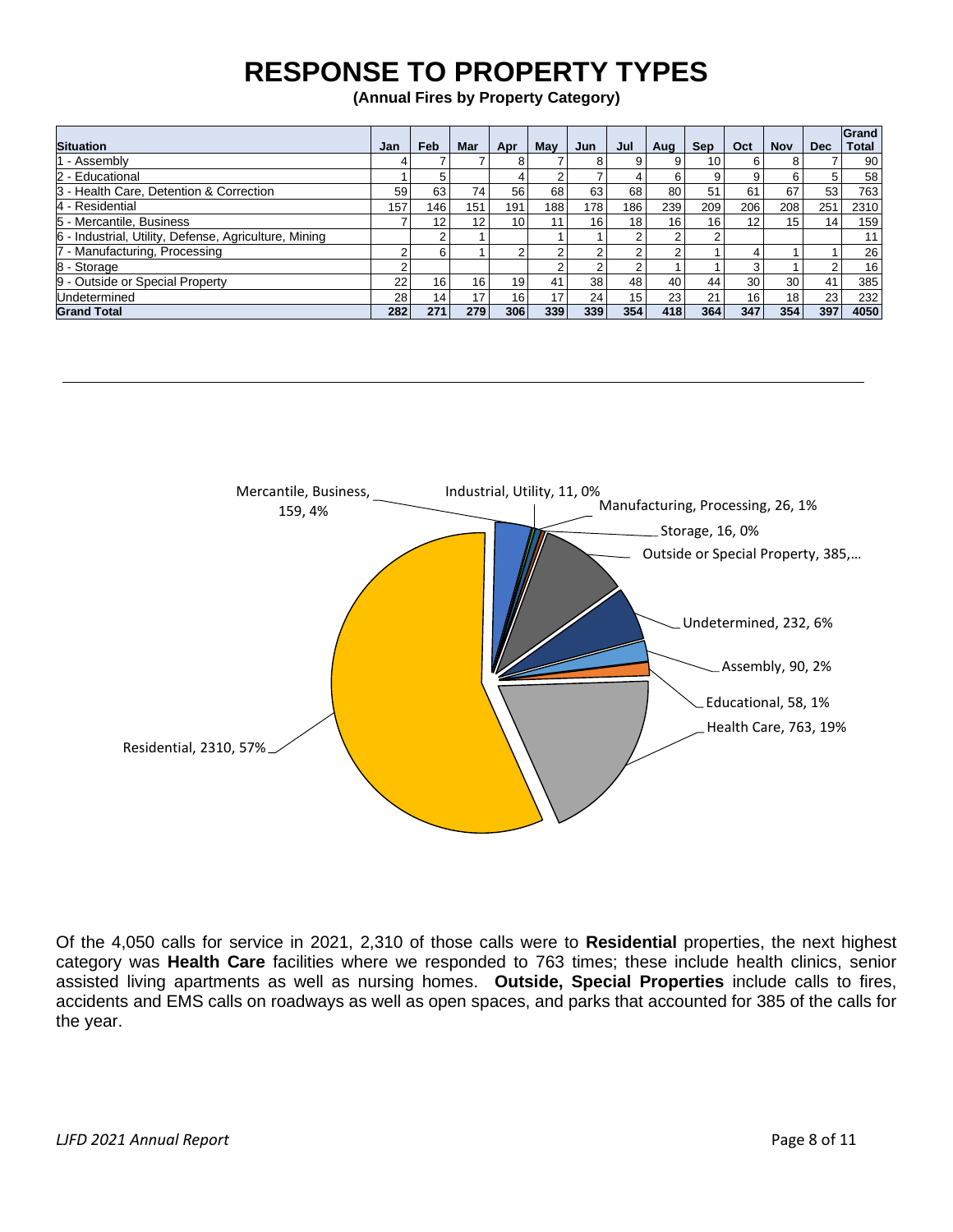### **INCIDENT TYPE REPORT**

| <b>Incident Type</b>                                                            |                   | <b>Total Incidents Total Incidents % of Incidents</b> |
|---------------------------------------------------------------------------------|-------------------|-------------------------------------------------------|
| <b>Incident Type Category: 1 - Fire</b>                                         |                   |                                                       |
| 111 - Building fire                                                             | 11                | 0.30%                                                 |
| 113 - Cooking fire, confined to container                                       | 9                 | 0.20%                                                 |
| 118 - Trash or rubbish fire, contained                                          | 3                 | 0.10%                                                 |
| 121 - Fire in mobile home used as fixed residence                               | $\overline{2}$    | 0.00%                                                 |
| 130 - Mobile property (vehicle) fire, other                                     | 1                 | 0.00%                                                 |
| 131 - Passenger vehicle fire                                                    | 15                | 0.40%                                                 |
| 138 - Off-road vehicle or heavy equipment fire                                  | 1                 | 0.00%                                                 |
| 140 - Natural vegetation fire, other                                            | 1                 | 0.00%                                                 |
| 141 - Forest, woods or wildland fire                                            | $\overline{2}$    | 0.00%                                                 |
| 142 - Brush or brush-and-grass mixture fire                                     | 8                 | 0.20%                                                 |
| 143 - Grass fire                                                                | 5                 | 0.10%                                                 |
| 150 - Outside rubbish fire, other                                               | 4                 | 0.10%                                                 |
| 151 - Outside rubbish, trash or waste fire                                      | 3                 | 0.10%                                                 |
| 154 - Dumpster or other outside trash receptacle fire                           | 4                 | 0.10%                                                 |
| 161 - Outside storage fire                                                      | 1                 | 0.00%                                                 |
|                                                                                 | Total: 70         | <b>Total: 1.7%</b>                                    |
| Incident Type Category: 2 - Overpressure Rupture, Explosion, Overheat (No Fire) |                   |                                                       |
| 221 - Overpressure rupture of air or gas pipe/pipeline                          |                   | 0.00%                                                 |
| 231 - Chemical reaction rupture of process vessel                               | 1                 | 0.00%                                                 |
|                                                                                 | Total: 2          | <b>Total: 0.0%</b>                                    |
| Incident Type Category: 3 - Rescue & Emergency Medical Service Incident         |                   |                                                       |
| 300 - Rescue, EMS incident, other                                               | 3                 | 0.10%                                                 |
| 3009 - Person Down                                                              | 48                | 1.20%                                                 |
| 311 - Medical assist, assist EMS crew                                           |                   | 60.70%                                                |
|                                                                                 | 2,458             |                                                       |
| 320 - Emergency medical service, other                                          | 51                | 1.30%                                                 |
| 321 - EMS call, excluding vehicle accident with injury                          | 278               | 6.90%                                                 |
| 322 - Motor vehicle accident with injuries                                      | 76                | 1.90%                                                 |
| 323 - Motor vehicle/pedestrian accident (MV Ped)                                | 5                 | 0.10%                                                 |
| 324 - Motor vehicle accident with no injuries.                                  | 37                | 0.90%                                                 |
| 331 - Lock-in (if lock out, use 511)                                            | 1                 | 0.00%                                                 |
| 341 - Search for person on land                                                 | 3                 | 0.10%                                                 |
| 342 - Search for person in water                                                | 1                 | 0.00%                                                 |
| 350 - Extrication, rescue, other                                                | 1                 | 0.00%                                                 |
| 352 - Extrication of victim(s) from vehicle                                     | 1                 | 0.00%                                                 |
| 353 - Removal of victim(s) from stalled elevator                                | 3                 | 0.10%                                                 |
| 360 - Water & ice-related rescue, other                                         | 1                 | 0.00%                                                 |
| 381 - Rescue or EMS standby                                                     | 6                 | 0.10%                                                 |
|                                                                                 | Total: 2,973      | Total: 73.4%                                          |
| Incident Type Category: 4 - Hazardous Condition (No Fire)                       |                   |                                                       |
| 400 - Hazardous condition, other                                                | 4                 | 0.10%                                                 |
| 411 - Gasoline or other flammable liquid spill                                  | 2                 | 0.00%                                                 |
| 412 - Gas leak (natural gas or LPG)                                             | 35                | 0.90%                                                 |
| 420 - Toxic condition, other                                                    | 1                 | 0.00%                                                 |
| 421 - Chemical hazard (no spill or leak)                                        | 1                 | 0.00%                                                 |
| 424 - Carbon monoxide incident                                                  | 13                | 0.30%                                                 |
| 440 - Electrical wiring/equipment problem, other                                | 3                 | 0.10%                                                 |
| 441 - Heat from short circuit (wiring), defective/worn                          | $\overline{c}$    | 0.00%                                                 |
| 442 - Overheated motor                                                          | $\overline{2}$    | 0.00%                                                 |
| 444 - Power line down                                                           | 23                | 0.60%                                                 |
| 445 - Arcing, shorted electrical equipment                                      | 13                | 0.30%                                                 |
| 460 - Accident, potential accident, other                                       | $\overline{2}$    | 0.00%                                                 |
| 463 - Vehicle accident, general cleanup                                         | 23                | 0.60%                                                 |
| 480 - Attempted burning, illegal action, other                                  | 5                 | 0.10%                                                 |
|                                                                                 | <b>Total: 129</b> | <b>Total: 3.2%</b>                                    |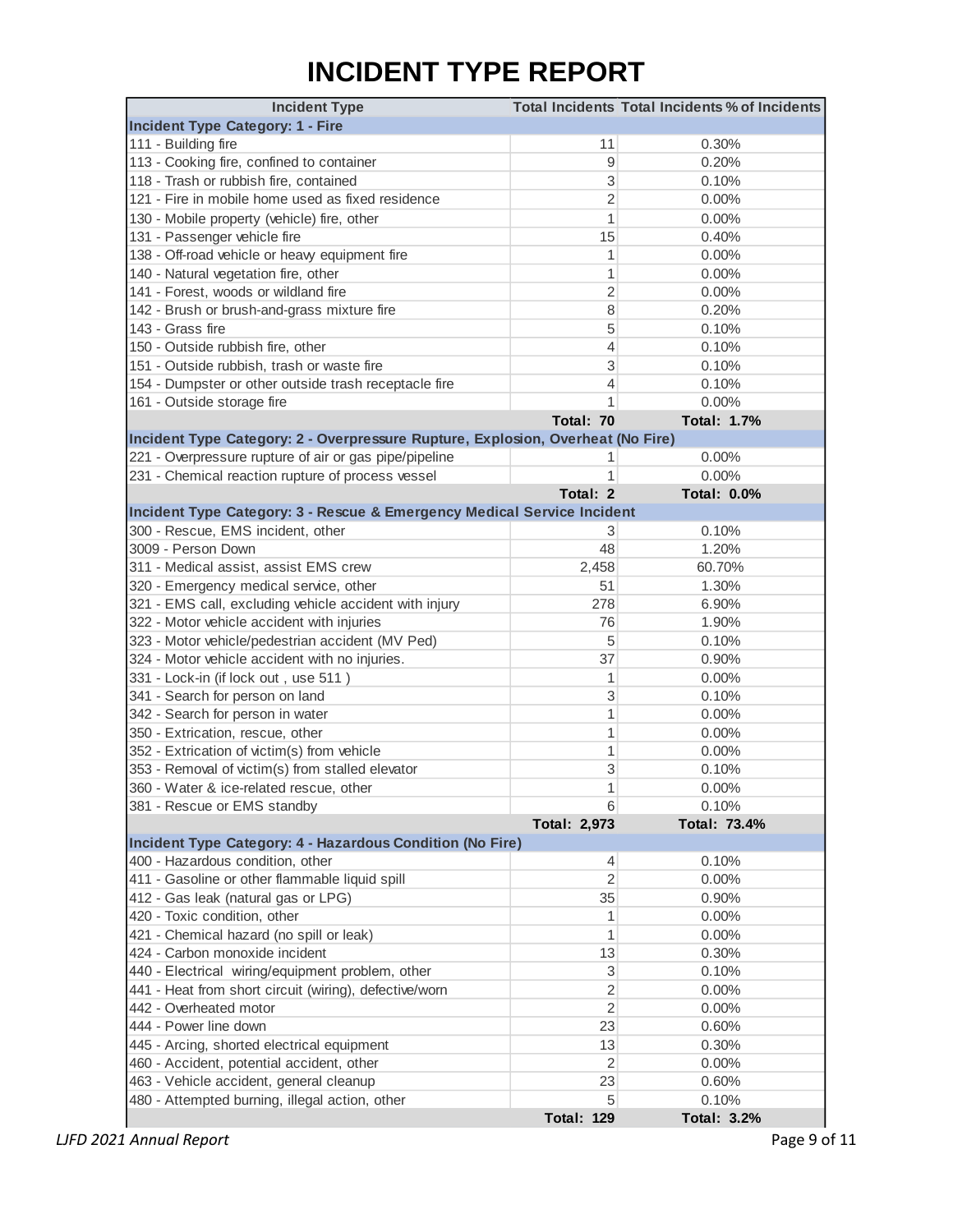### **INCIDENT TYPE REPORT** *..continued*

| <b>Incident Type Category: 5 - Service Call</b>               |                   |                     |
|---------------------------------------------------------------|-------------------|---------------------|
| 500 - Service call, other                                     | 2                 | 0.00%               |
| 5009 - Service Call, Keybox Request                           | 1                 | 0.00%               |
| 510 - Person in distress, other                               | 10                | 0.20%               |
| 512 - Ring or jewelry removal                                 | 1                 | 0.00%               |
| 520 - Water problem, other                                    | 4                 | 0.10%               |
| 521 - Water evacuation                                        | $\overline{2}$    | 0.00%               |
| 522 - Water or steam leak                                     | $\overline{7}$    | 0.20%               |
| 531 - Smoke or odor removal                                   | 11                | 0.30%               |
| 541 - Animal problem                                          | 1                 | 0.00%               |
| 542 - Animal rescue                                           | 7                 | 0.20%               |
| 550 - Public service assistance, other                        | 9                 | 0.20%               |
| 551 - Assist police or other governmental agency              | 11                | 0.30%               |
| 552 - Police matter                                           | $\mathbf 1$       | 0.00%               |
| 553 - Public service                                          | 32                | 0.80%               |
| 554 - Assist invalid                                          | 21                | 0.50%               |
| 561 - Unauthorized burning                                    | 15                | 0.40%               |
| 571 - Cover assignment, standby, moveup                       | 62                | 1.50%               |
|                                                               | <b>Total: 197</b> | <b>Total: 4.9%</b>  |
| Incident Type Category: 6 - Good Intent Call                  |                   |                     |
| 600 - Good intent call, other                                 | 15                | 0.40%               |
| 611 - Dispatched and cancelled en route                       | 204               | 5.00%               |
| 6111 - EMS Dispatched and cancelled en route                  | 198               | 4.90%               |
| 621 - Wrong location                                          | 2                 | 0.00%               |
| 622 - No incident found on arrival at dispatch address        | 22                | 0.50%               |
| 631 - Authorized controlled burning                           | 2                 | 0.00%               |
| 650 - Steam, other gas mistaken for smoke, other              | 1                 | 0.00%               |
| 651 - Smoke scare, odor of smoke                              | 17                | 0.40%               |
| 652 - Steam, vapor, fog or dust thought to be smoke           | 8                 | 0.20%               |
| 671 - HazMat release investigation w/no HazMat                | 4                 | 0.10%               |
|                                                               | <b>Total: 473</b> | <b>Total: 11.7%</b> |
| Incident Type Category: 7 - False Alarm & False Call          |                   |                     |
| 700 - False alarm or false call, other                        | 2                 | 0.00%               |
| 711 - Municipal alarm system, malicious false alarm           | 1                 | 0.00%               |
| 715 - Local alarm system, malicious false alarm               | $\overline{4}$    | 0.10%               |
| 730 - System malfunction, other                               | 3                 | 0.10%               |
| 731 - Sprinkler activation due to malfunction                 | 5                 | 0.10%               |
| 733 - Smoke detector activation due to malfunction            | 19                | 0.50%               |
| 734 - Heat detector activation due to malfunction             | 3                 | 0.10%               |
| 735 - Alarm system sounded due to malfunction                 | 32                | 0.80%               |
| 736 - CO detector activation due to malfunction               | 15                | 0.40%               |
| 740 - Unintentional transmission of alarm, other              | 8                 | 0.20%               |
| 741 - Sprinkler activation, no fire - unintentional           | $\overline{4}$    | 0.10%               |
| 743 - Smoke detector activation, no fire - unintentional      | 21                | 0.50%               |
| 744 - Detector activation, no fire - unintentional            | $\overline{4}$    | 0.10%               |
| 745 - Alarm system activation, no fire - unintentional        | 67                | 1.70%               |
| 746 - Carbon monoxide detector activation, no CO              | 16                | 0.40%               |
|                                                               | <b>Total: 204</b> | <b>Total: 5.0%</b>  |
| Incident Type Category: 8 - Severe Weather & Natural Disaster |                   |                     |
| 814 - Lightning strike (no fire)                              | 1                 | 0.00%               |
|                                                               | Total: 1          | <b>Total: 0.0%</b>  |
| Incident Type Category: 9 - Special Incident Type             |                   |                     |
| 911 - Citizen complaint                                       | $\mathbf{1}$      | 0.00%               |
|                                                               | Total: 1          | <b>Total: 0.0%</b>  |